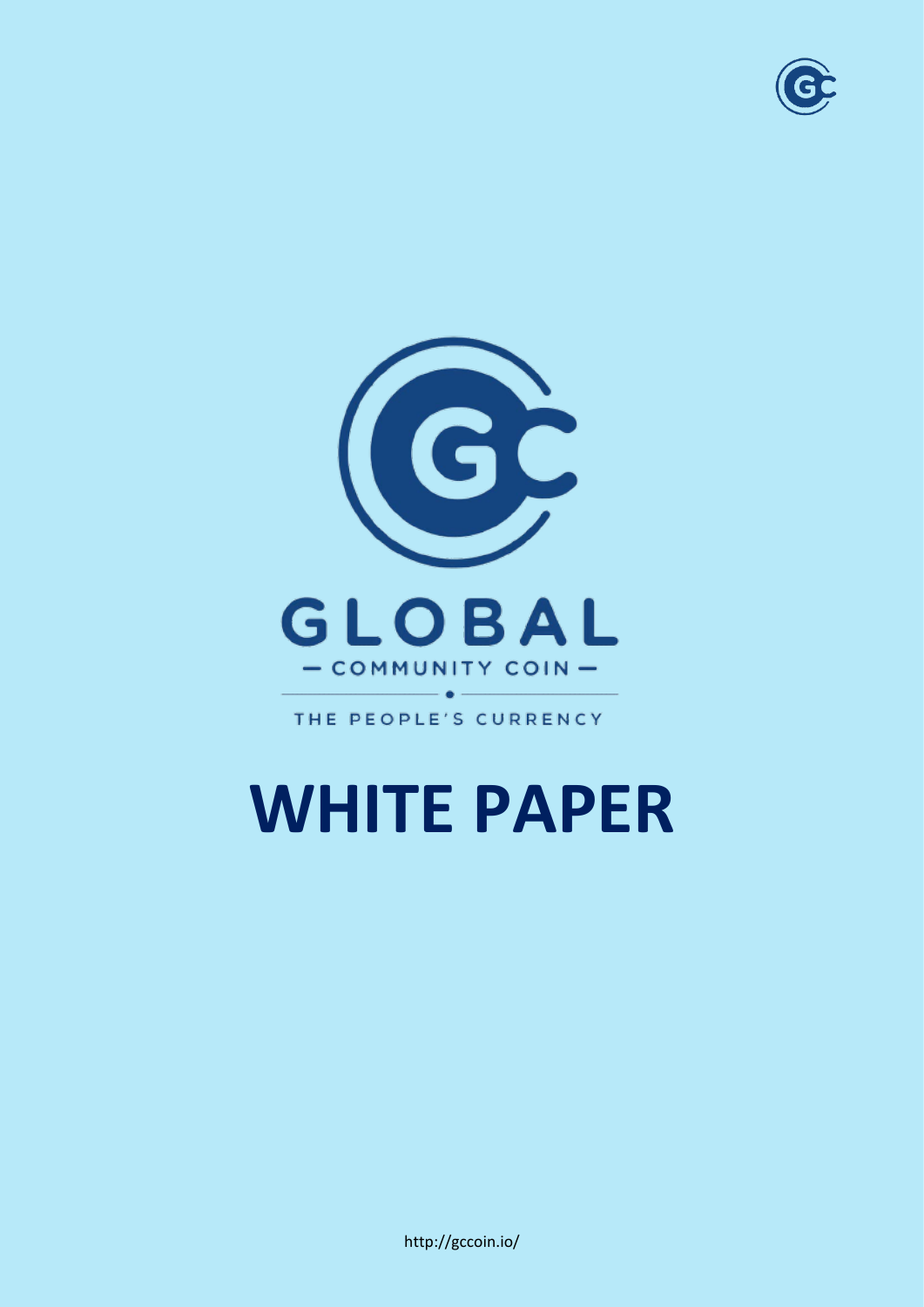

## <span id="page-1-0"></span>**ABSTRACT**

As cryptocurrencies transform how we trade, transact and interact online, it has become more important than ever for technology leaders to have experience with these innovations. Blockchain applications are premised on peer-to-peer engagement using shared ledgers that enable exchange of information and management of business processes across an ecosystem. Blockchain technology supports collaboration while maintaining independence. Using blockchain, one can automate a business process and select what information can be made available to specific participants in an ecosystem. For example, an organization may not wish for a customer to see improvements made in safety stock levels or cycle time as that would give them negotiating leverage and reduce the ability to reprioritize work based on demand. While blockchain can provide that visibility, an organization decides what information to share and with whom.

Global Community Coin is a technology that's home to alphanumeric currency, global expenses, and submissions. The community has assembled a thriving digital economy, audacious new ways for architects to make online money, and so much more. It's open to everyone but specially built for entrepreneurs, we have a large community of entrepreneur to boost this Community coin.

GCC is a community-based cryptocurrency. GCC is the first of its kind to come up with an idea of empowering communities through cryptocurrency and this is the reason why we are giving away the biggest percentage of the coins to our community through the airdrop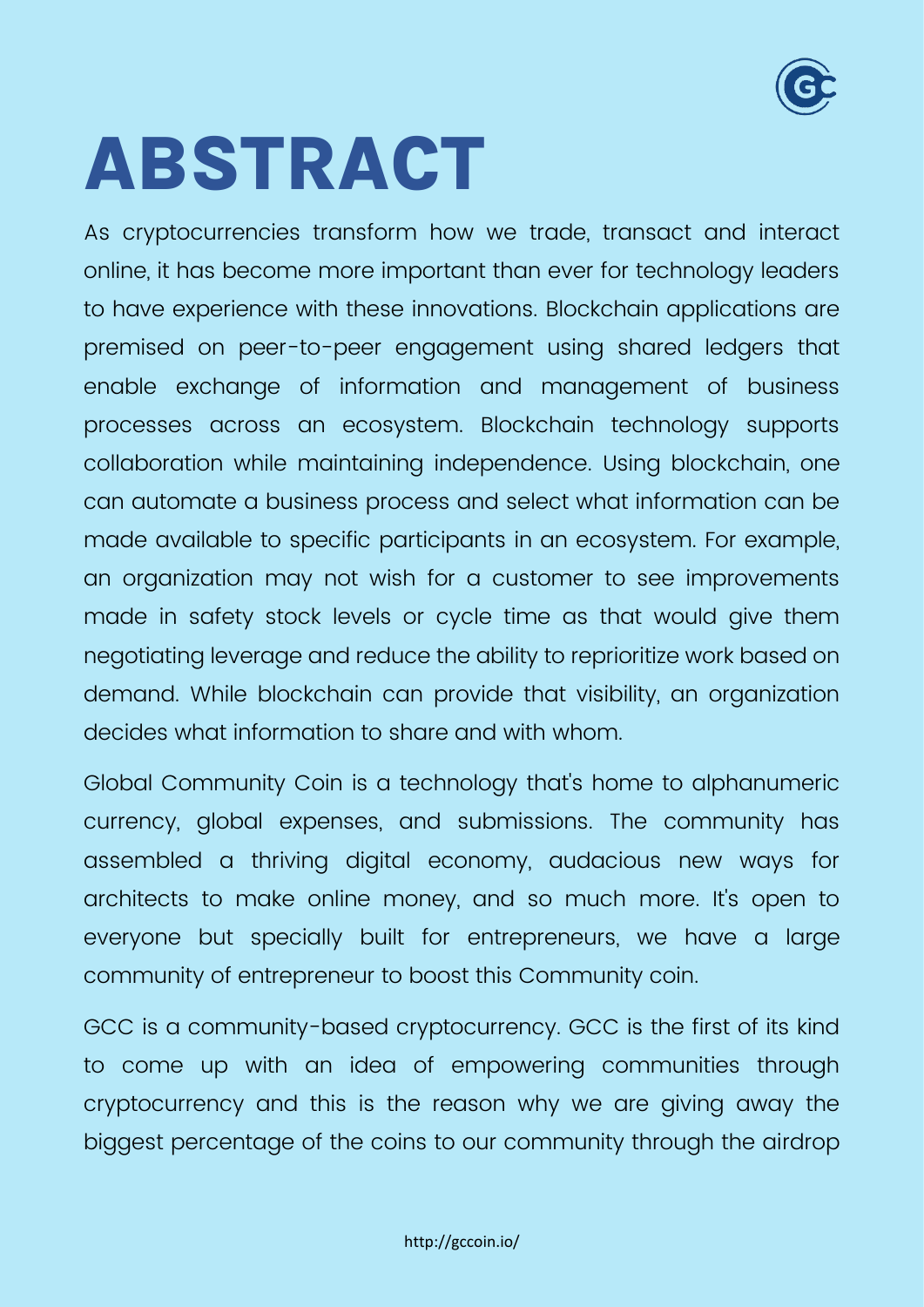

program. Dev team will work hand in hand with selected leaders from different parts of the world, basing on their skills to push the project forward. Digital currencies are setting the stage for mass innovation and provide the opportunity for advancing financial services. However, there are challenges around the technology which limit its mainstream adoption including volatility reputational risk and transparency of actors on the networks. Developing new secure, robust technology and standards to support these currencies and their protocols will address these challenges and begin setting the groundwork for wider economic value and mass adoption. The Global Community Coin combines secure wallets, digital identity, integration with compliant exchange sand robust reporting and analytics to create a GCC Ecosystem. Global community Coin has Decentralized messaging app. Decentralized applications (dApps) are digital applications or programs that exist and run on a blockchain or P2P network of computers instead of a single computer and are outside the purview and control of a single authority. DApps can run on a P2P network or a blockchain network. For example, BitTorrent, Tor and Popcorn Time are applications that run on computers that are part of a P2P network, whereby multiple participants are consuming content, feeding or seeding content, or simultaneously performing both functions. In the context of cryptocurrencies, dApps run on a blockchain network in a public, open source, decentralized environment and are free from control and interference by any single authority.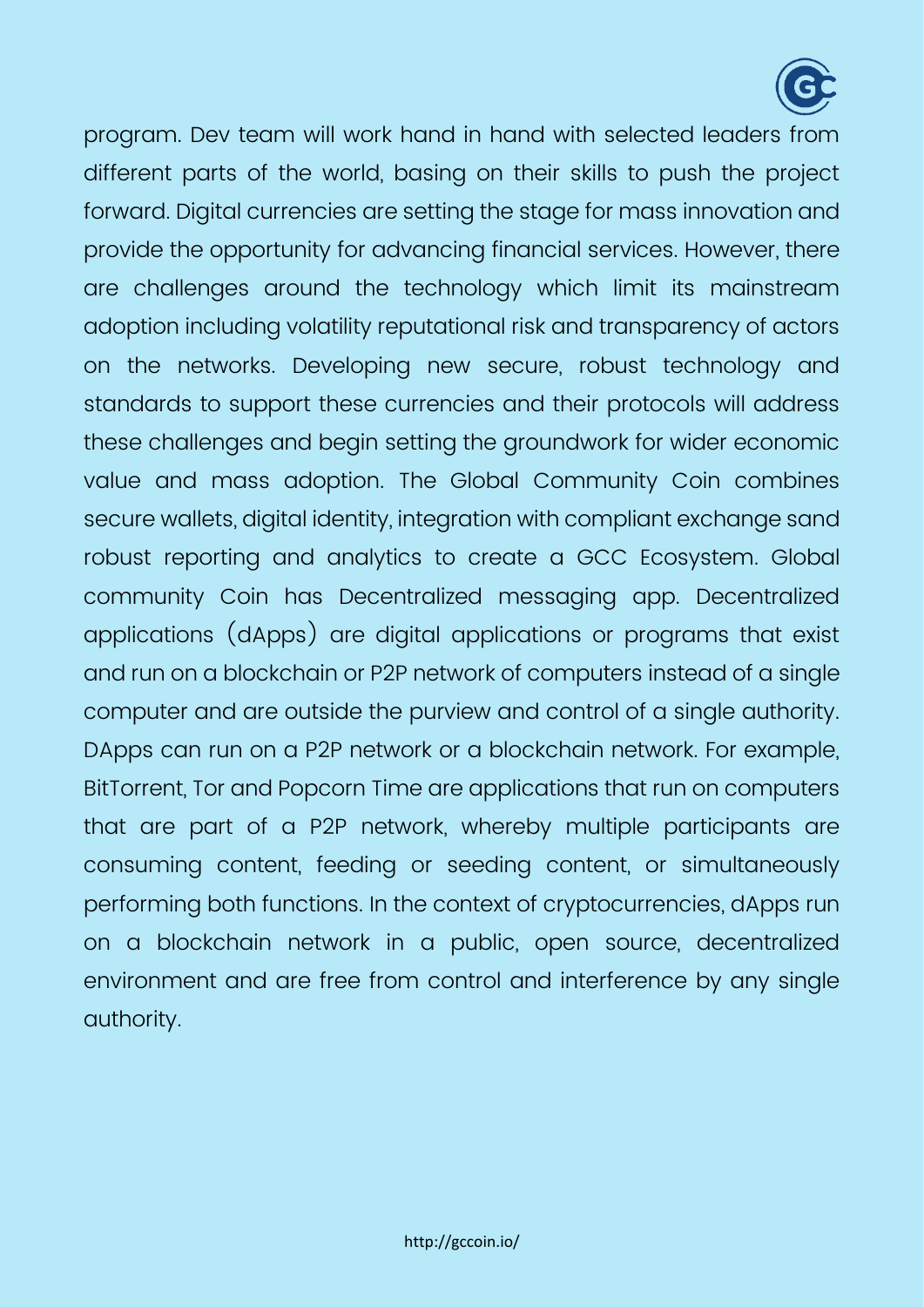

### Contents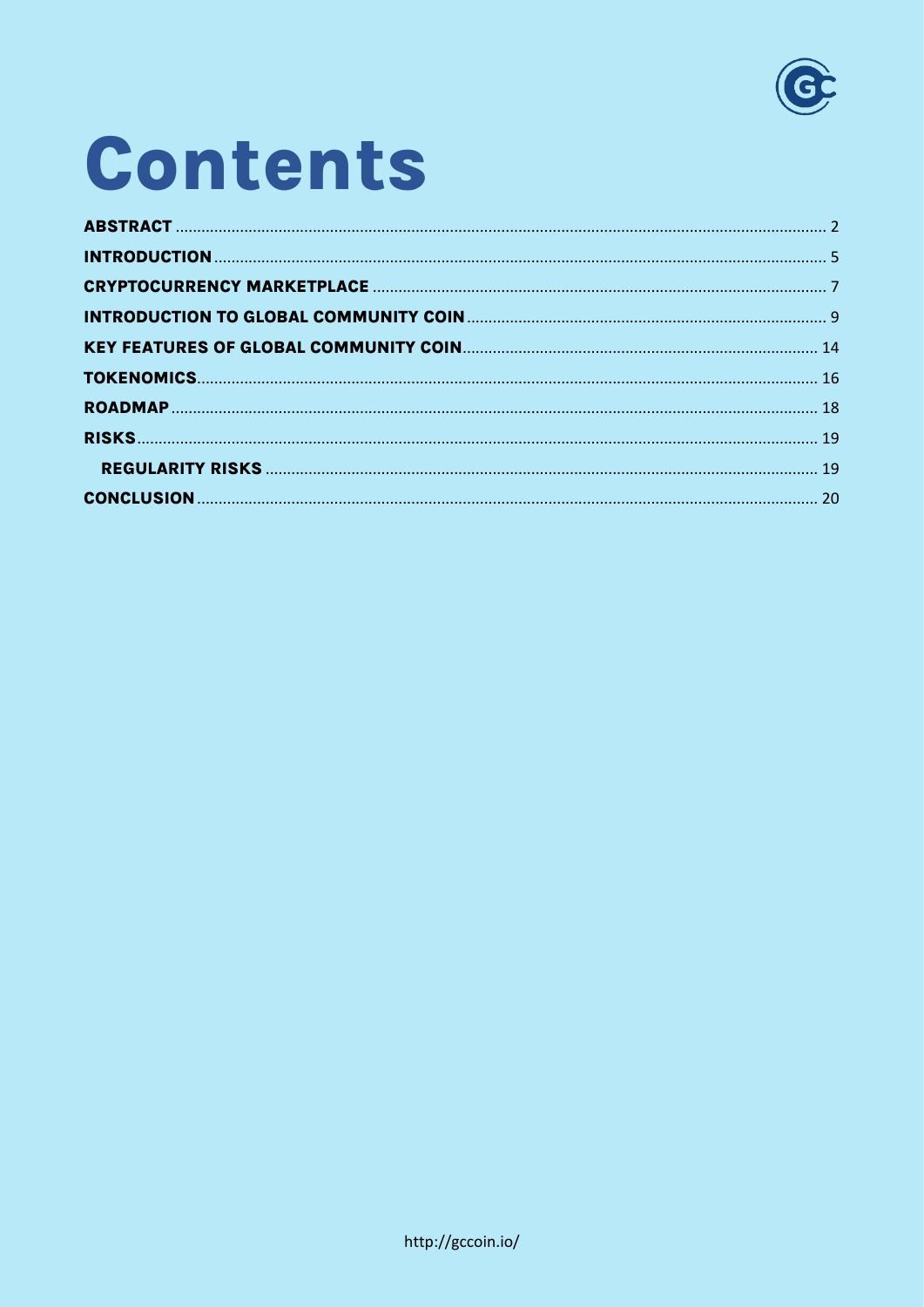

## <span id="page-4-0"></span>**INTRODUCTION**

The rise of the blockchain is considered one of the hottest topics in today's tech market. It is a digital, decentralized, public ledger used for all cryptocurrency transactions. Once each transaction is completed, it is added to previously completed blocks in the chronological order of when each block was added to the chain, forming a blockchain. A blockchain is a decentralized ledger of all transactions across a peerto-peer network. Using this technology, participants can confirm transactions without a need for a central clearing authority. Integrating decentralization as a major component of the blockchain economy empowers members of complicated networks to collaborate without the necessity of the presence of centralized authority or middlemen. This helps to boost productivity in many ways, lowering transaction costs and other forms of inefficiency that exist while doing business with these agents.

A report conducted in 2018 shows that there are 28 million Blockchain wallet users worldwide, 11,290 cryptocurrency-accepting businesses at the end of 2017, 23,000 transactions per hour (on average) of Ethereum during 2018, the most of any cryptocurrency. Because of the decentralized nature of Bitcoin's blockchain, all transactions can be transparently viewed by either having a personal node or by using blockchain explorers that allow anyone to see transactions occurring live. Each node has its own copy of the chain that gets updated as fresh blocks are confirmed and added. This means that if you wanted to, you could track Bitcoin wherever it goes.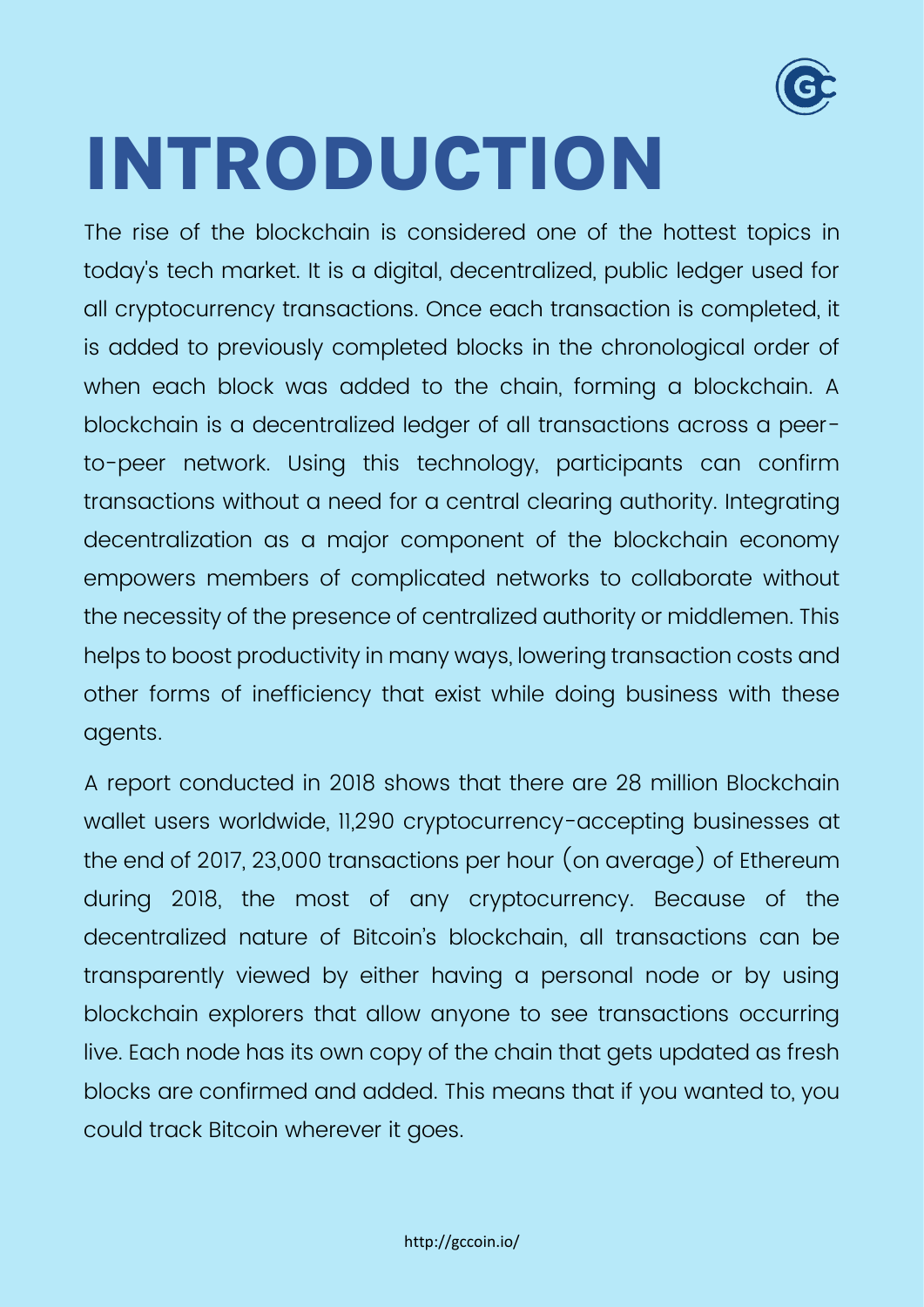

Despite having been first designed as the infrastructure for supporting the processing and transaction of bitcoin, the world's largest digital currency, its usage has now grown well beyond that. Other uses of the technology can be built using Smart Contracts to handle digital assets in several different industries. Blockchains are viewed as having the ability to transform the global financial system and other industries by disrupting the current structure of intermediaries. A report conducted by the World Economic Forum projects that blockchain technology would alter financial services, with 10% of global GDP (about \$7.4 trillion) estimated to be kept on blockchain platforms by 2025.

Crypto currencies are virtual currencies that can be used by anyone across the world for various purchases. It is a medium of exchange using cryptography technology, so as to secure the transactions and to control the creation of additional units of the currency to stop inflation. Crypto currencies are the future revenue stream in the digital financial world. Crypto currency addresses are established by using public and private keys. They are politically neutral as they are not bound by any rules or regulations of any specific government, exchange rates, interest rates, and country to country transaction fee, which makes international transactions and remittances fastest and cheapest compared to any other form of payment. Crypto currency is said to be more secure than conventional financial instruments, eliminating the chances of identity theft other issues that currently plague fat based electronic payment infrastructure.



**PLATFORMS** 

**PRODUCT** 



Digital technologies are changing the way we live, work, consume and create



Digital economy in ASEAN expected to grow to **US\$200 billion** by 2025



 $53.000$  new jobs in infocomm roles expected in by 2018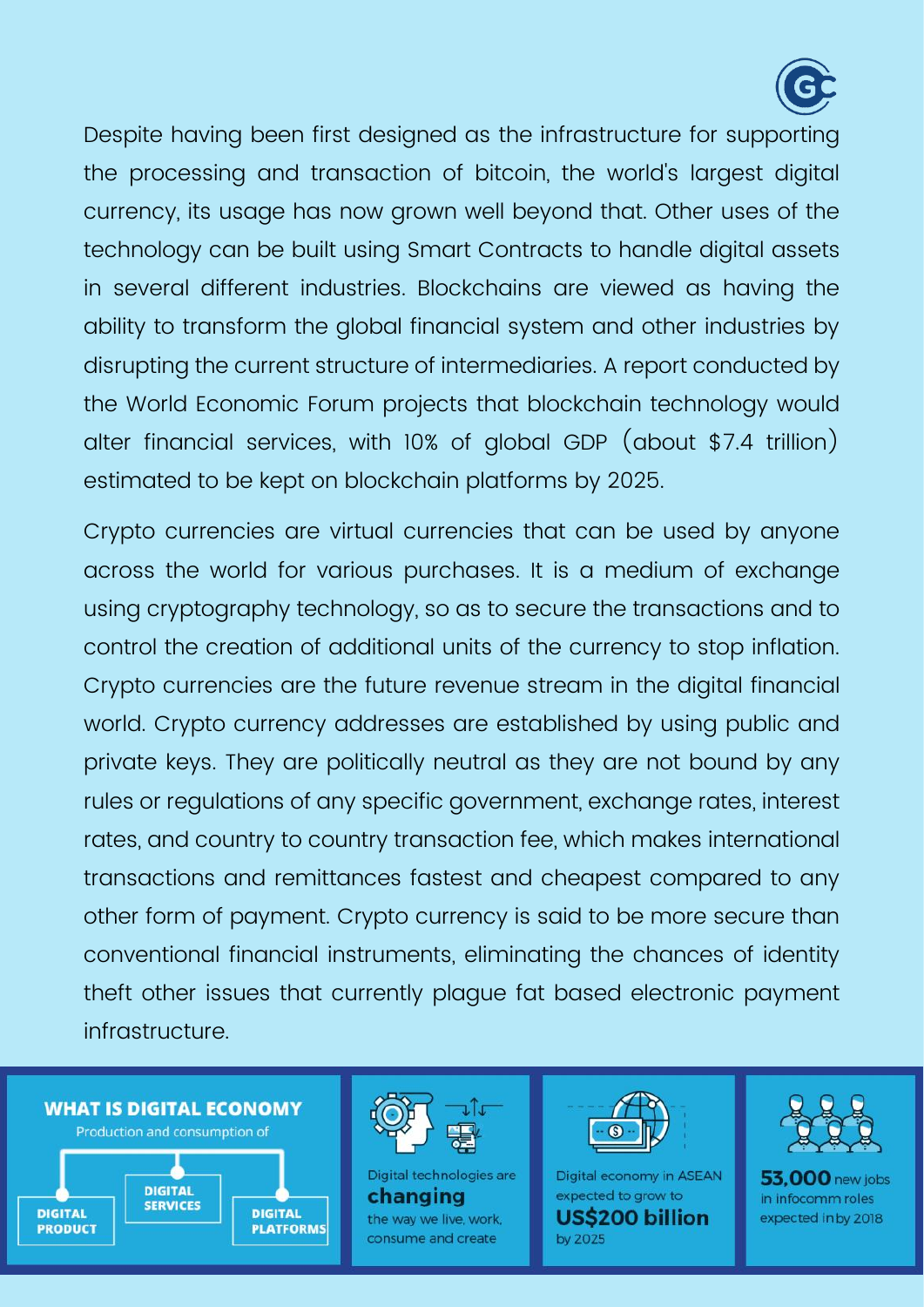

Blockchain will enable every property, everywhere, to have corresponding digital address that contains occupancy, finance, legal, building performance, and physical attributes that conveys perpetually and maintains all historical transactions. Additionally, the data will be immediately available online and correlate across all properties. The speed to transact will be shortened from days/weeks/months to minutes or seconds.

## <span id="page-6-0"></span>**CRYPTOCURRENCY MARKETPLACE**

Over the past year, the use of cryptocurrencies, such as crypto tokens, coins and other digital assets based on blockchain technology, has seen a period of rapid growth. Blockchain technology makes it possible for the first time to have a truly global store of value, and the number of wallets has seen a dramatic increase in the last few months. At the beginning of 2017, Bitcoin was at the top of the cryptocurrency world with a market capitalization of 12 billion US dollars. On paper, Ethereum was worth 700 million USD while it was still a relative newcomer to the cryptocurrency market. To start the year, Bitcoin's market value rose from 12 to 32 billion USD in just a matter of weeks. Ethereum also experienced an explosive rise during the first two months of the year, and as of April had a market value of 28 billion USD.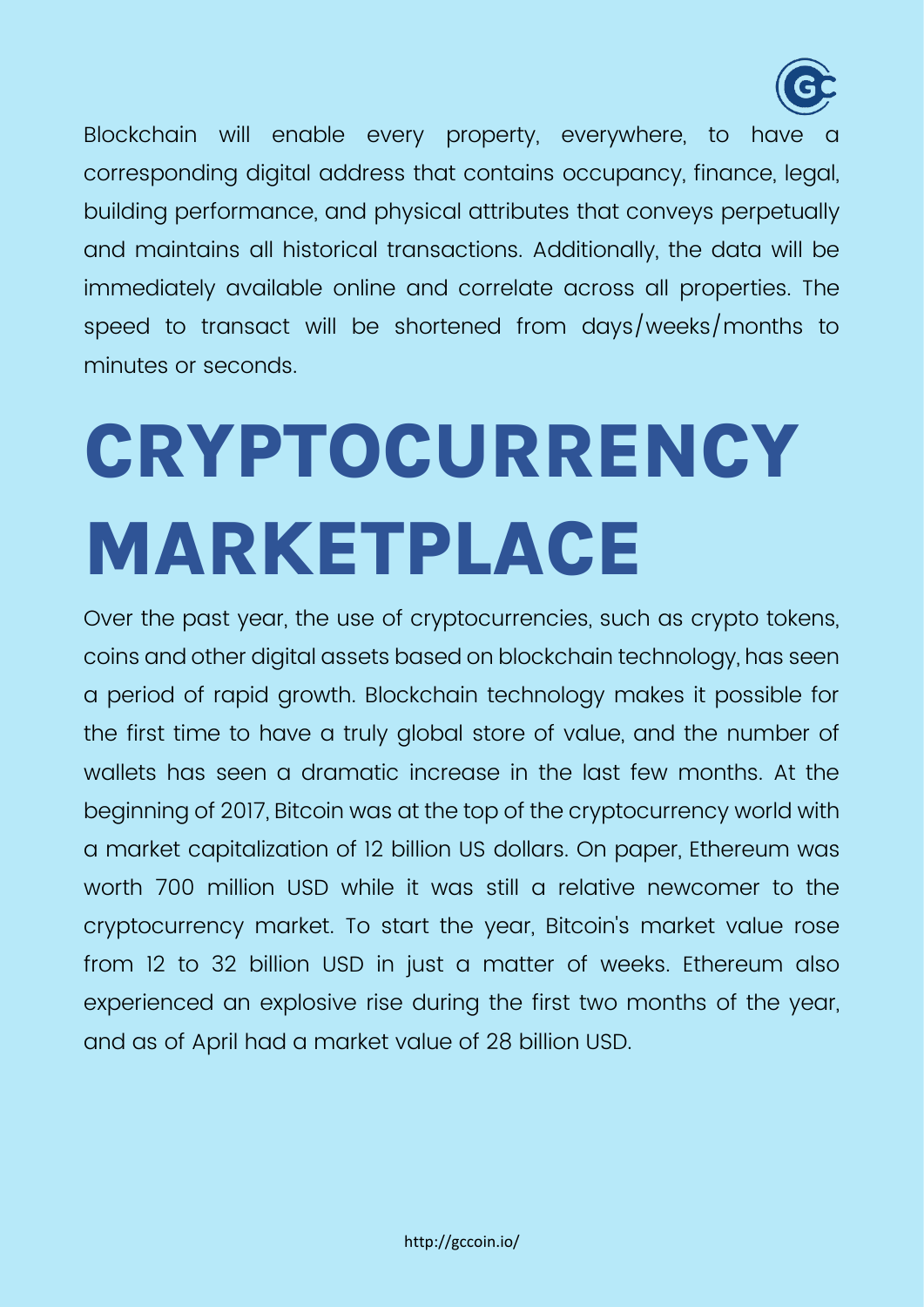



The market is enthused by blockchain technology and the decentralization of currency that blockchain technology and cryptocurrency provide. It is estimated that well over 4000 different cryptocurrencies currently exist, and each has a new use case for blockchain being created on a near-weekly basis. Selecting the correct cryptocurrency is essential, as there are important things to consider including checking if there is anything wrong with the team, the technology, or the concept.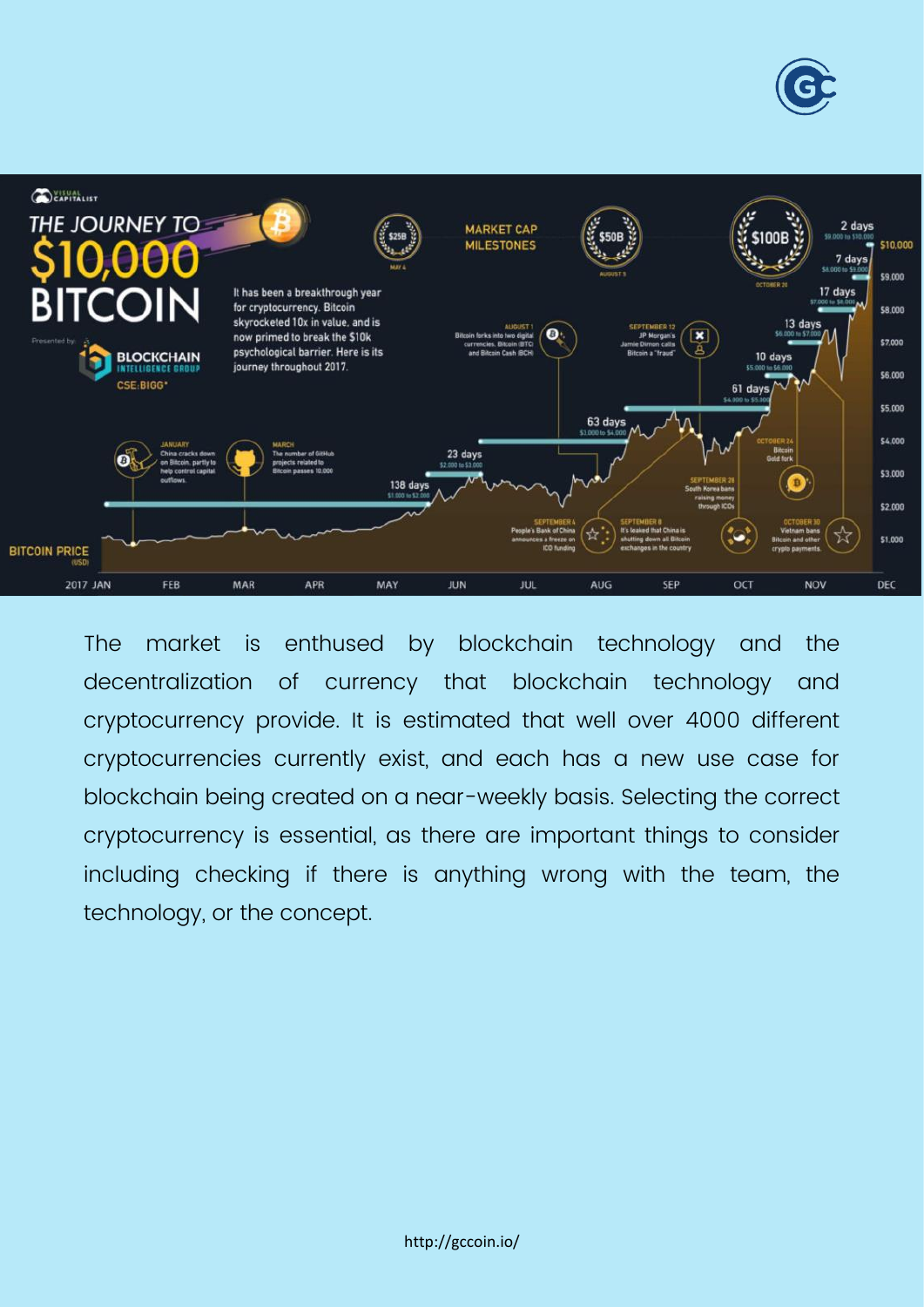# <span id="page-8-0"></span>**INTRODUCTION TO GLOBAL COMMUNITY COIN**

Global Community Coin is a technology that's home to alphanumeric currency, global expenses, and submissions. The community has assembled a thriving digital economy, audacious new ways for architects to make online money, and so much more. It's open to everyone but specially built for entrepreneurs, we have a large community of entrepreneur to boost this Community coin.

Global Community Coin objective is to develop decentralized telecommunications and security software applications (DAPP). The easy-to-use interface of Global Community Coin will provide an ecosystem of services. It is issued on Binance smart chain which is decentralized platform on a mission to moon hard. Internet is a global and distributed network which enable million and billions of users to communicate and connects together through a common shared platform. With the blast of DeFi we have seen an excessive number of new digital currency miners get sucked into a high APY LP-cultivating trap, feeling miserable as they are moved out by before purchasers with higher marking rewards.

GCC is a community-based cryptocurrency. GCC is the first of its kind to come up with an idea of empowering communities through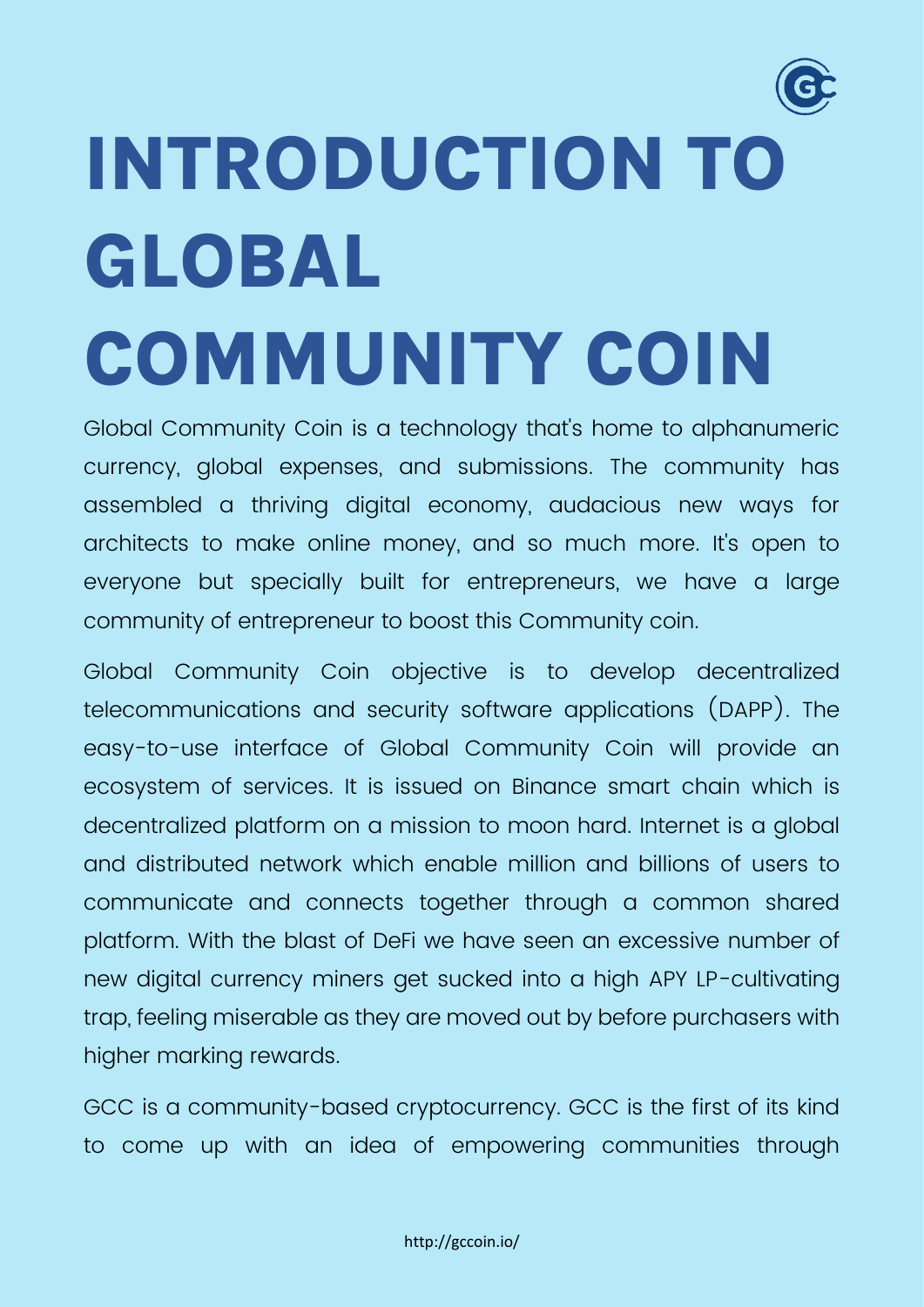

cryptocurrency and this is the reason why we are giving away the biggest percentage of the coins to our community through the airdrop program. Dev team will work hand in hand with selected leaders from different parts of the world, basing on their skills to push the project forward.

Digital currencies are setting the stage for mass innovation and provide the opportunity for advancing financial services. However, there are challenges around the technology which limit its mainstream adoption including volatility reputational risk and transparency of actors on the networks. Developing new secure, robust technology and standards to support these currencies and their protocols will address these challenges and begin setting the groundwork for wider economic value and mass adoption. The Global Community Coin combines secure wallets, digital identity, integration with compliant exchange sand robust reporting and analytics to create a GCC Ecosystem. Compliant transactions are achieved by provisioning identity onto anonymous addresses and therefore enabling required compliance checks. The platform has the ability to manage risk and control the execution of transactions by verifying the user's provisioned identity and once verified, cosigning the transaction.

Cryptocurrencies and blockchains, the most important inventions after the internet, are no exclusion to this. The so called "digital coins" are supposed to offer an alternative transacting method to the people. However, this cannot be achieved without a wide community acceptance. This is the point where a truly Community Driven coin shines: A cryptocurrency project based on the revolutionary blockchain technology, like the legendary Bitcoin, requires an ever evolving and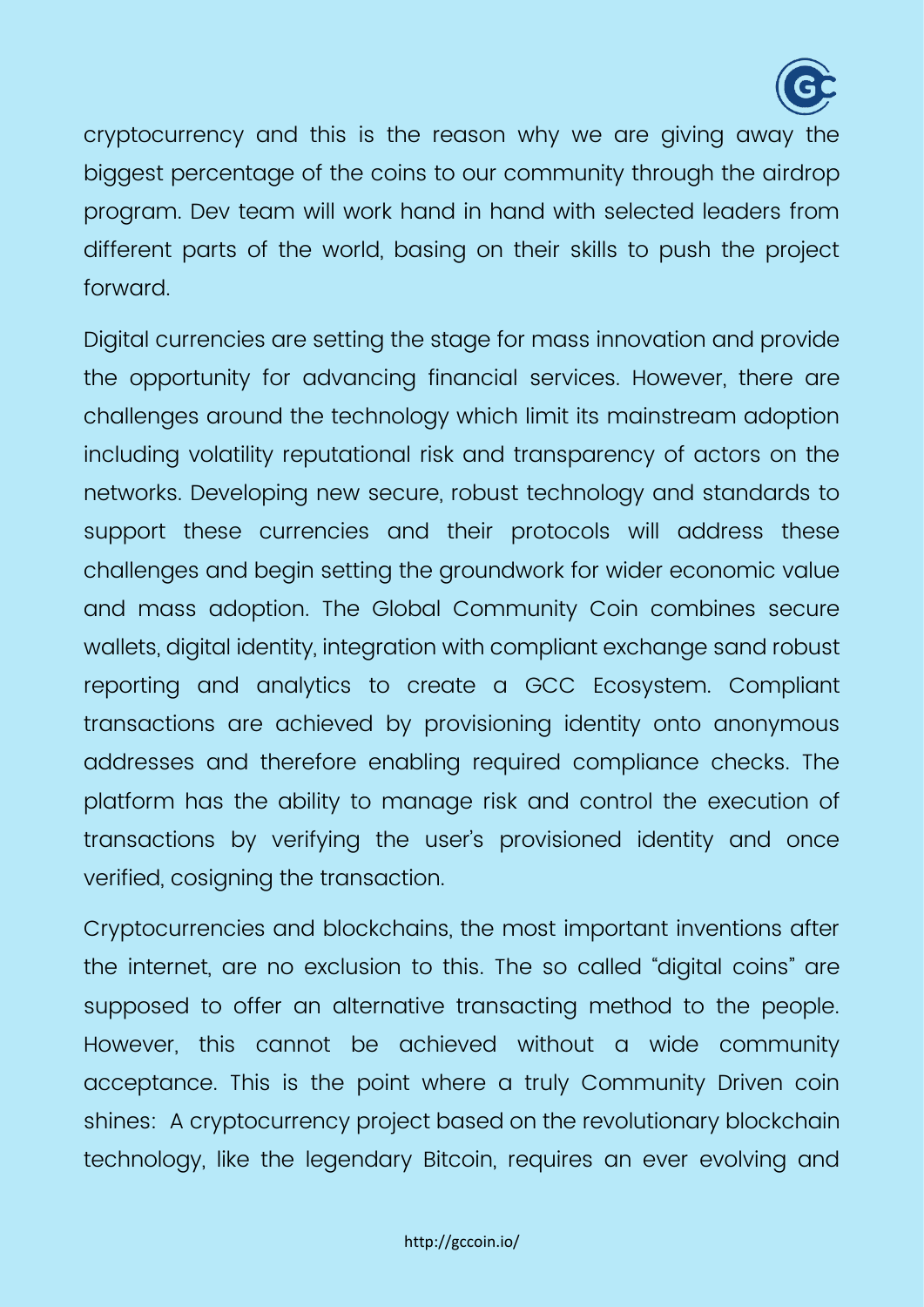

expanding public network for its function. This is why cryptocurrencies have to engage the Community on every level:

- a) The level of the network
- b) the level of coin distribution
- c) the level of the decision making and development.



Blockchain is most effective when used to automate cross-enterprise workflows, thereby enabling business processes and the sharing of data across enterprise boundaries. However, doing so effectively requires an ecosystem with an agreed-upon governance structure defining the roles and behavior of participants, how and what information will be shared amongst participants, data ownership, entrance and exit criteria and funding. A distributed ledger carries some notable advantages, including decentralization, greater flexibility, greater transparency, audit trail, independence, and more. But, like any new technology deployed in an organization's day-to-day operation, blockchain carries additional considerations as well, such as managing what information is appropriate to put on the network and who gets to write that information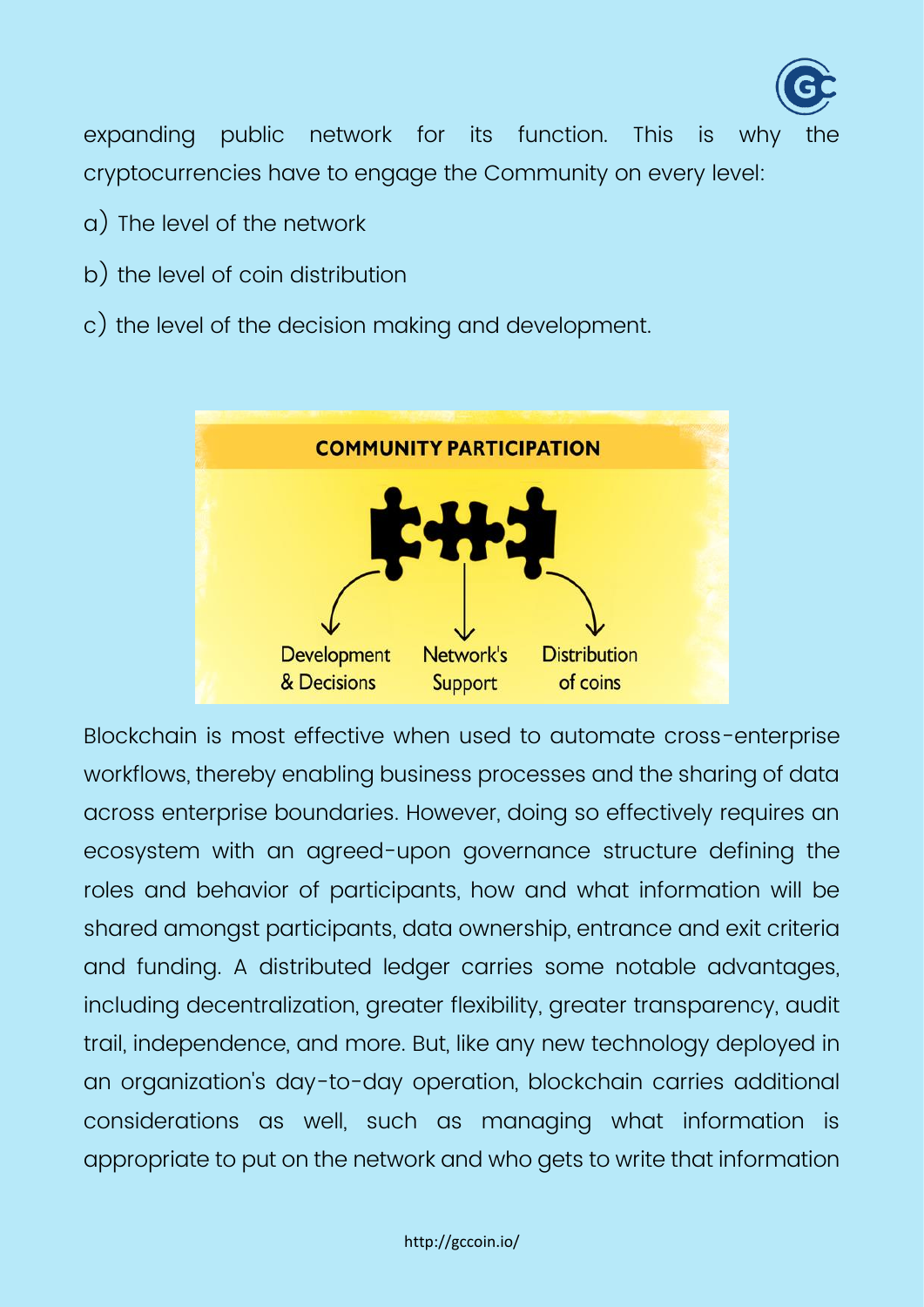

to the shared chain. Thinking through such issues early on, and planning accordingly to manage them, is vital to a project's success.

Our main aim is to build the biggest crypto user base and bring cryptocurrency user-case close to the common people. Through our airdrop distribution to millions of people and limiting our pre-sale contribution will help GCC to be fairly distributed and giving more people an opportunity to be part of this amazing project. GCC is a communitybased cryptocurrency. GCC is the first of its kind to come up with an idea of empowering communities through cryptocurrency and this is the reason why we are giving away the biggest percentage of the coins to our community through the airdrop program. Dev team will work hand in hand with selected leaders from different parts of the world, basing on their skills to push the project forward.

Global community Coin has Decentralized messaging app. Decentralized applications (dApps) are digital applications or programs that exist and run on a blockchain or P2P network of computers instead of a single computer and are outside the purview and control of a single authority. Direct transactions among network participants without the presence of a central facilitator are enabled with the help of decentralized technology. DApps can run on a P2P network or a blockchain network. For example, BitTorrent, Tor and Popcorn Time are applications that run on computers that are part of a P2P network, whereby multiple participants are consuming content, feeding or seeding content, or simultaneously performing both functions. In the context of cryptocurrencies, dApps run on a blockchain network in a public, open source, decentralized environment and are free from control and interference by any single authority.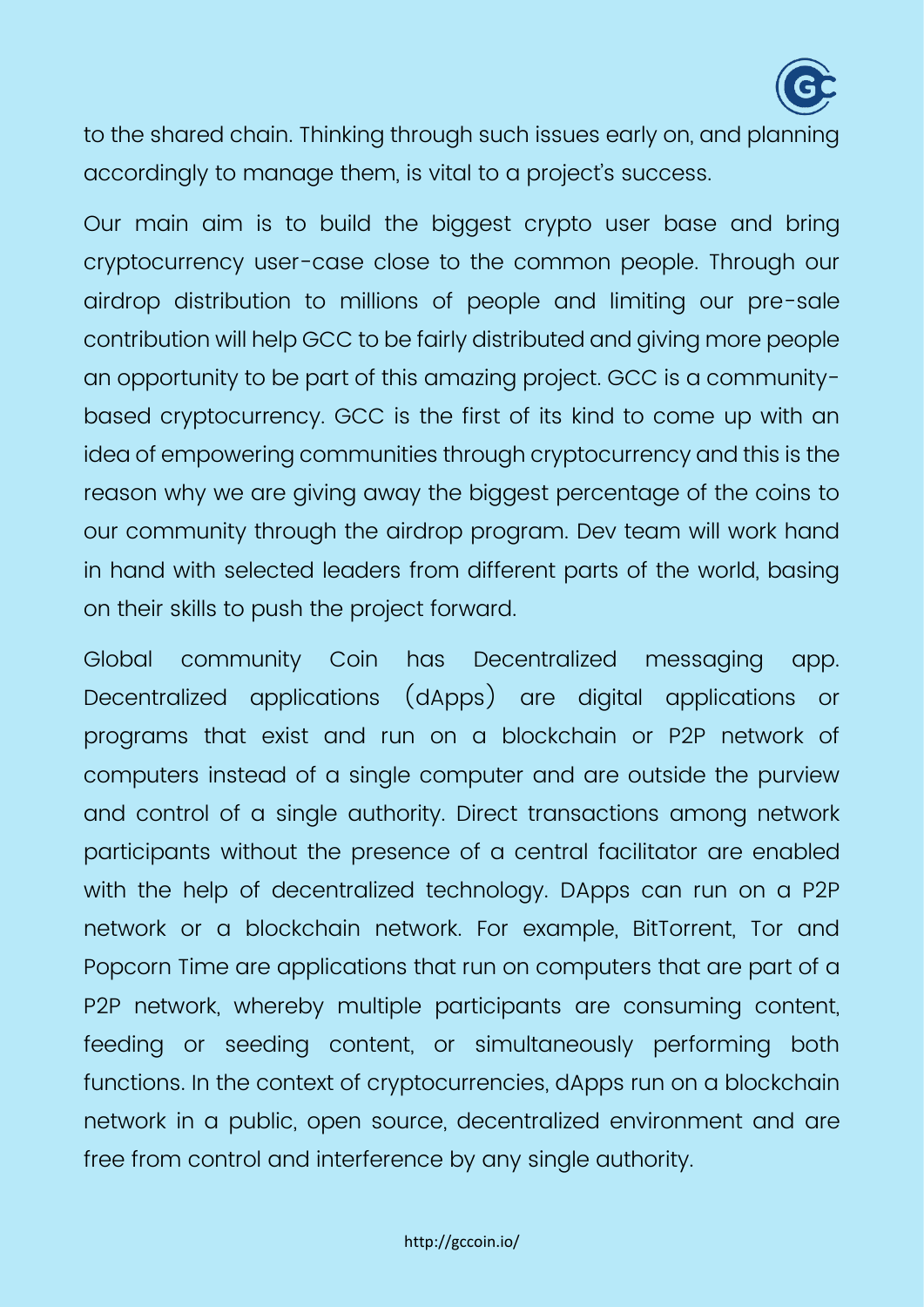

Global Community Coin has multi-currency mobile wallet. multicurrency wallet is a program responsible for storing one's public and private keys and carrying out operations with numerous owned crypto assets. It allows you to send, receive, and check the available balance of your cryptocurrencies. Cryptocurrency wallets support and store various cryptocurrencies such as Bitcoin, Litecoin, Ethereum, Dogecoin, Dash. Integrated with multiple software with consistent design built in accordance with guidelines reveals the benefits of crypto: fast, safe and easy transactions. Also coming soon; built-in Exchange to allows the customers swap their coins with each other at the best rate.



Every GCC transaction incurs a 4% tax for the benefit all GCC community. 2% of all transactions (buys, sells and transfers) are distributed to all holders. You increase your balance just by holding GCC.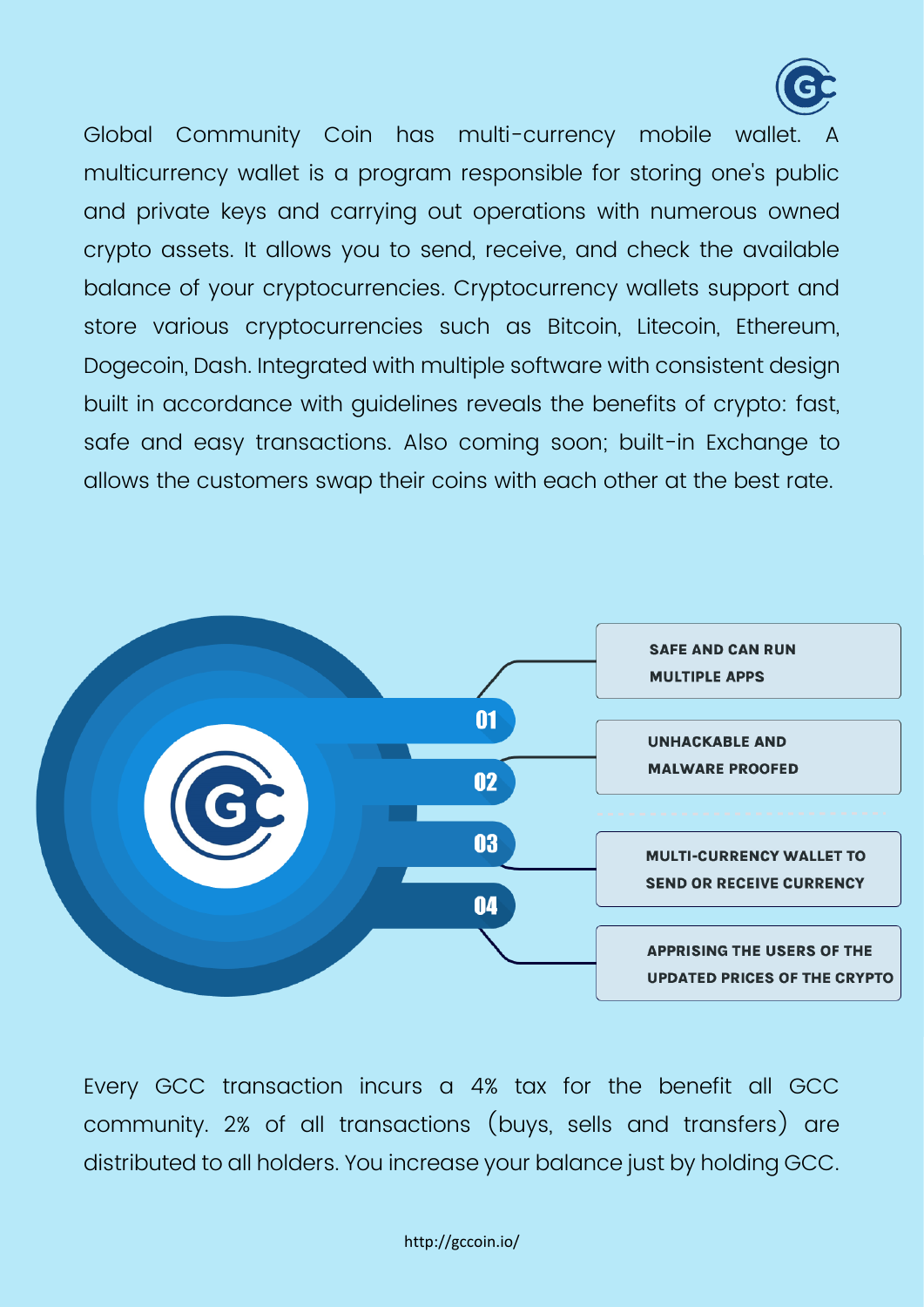

We have applied a unique burning technique. It's an automatic burning directly from total supply on each transaction made. This will keep decreasing the entire total supply thus giving more value to the GCC token.



## <span id="page-13-0"></span>**KEY FEATURES OF GLOBAL COMMUNITY COIN**

Some key features of Global Community Coin are: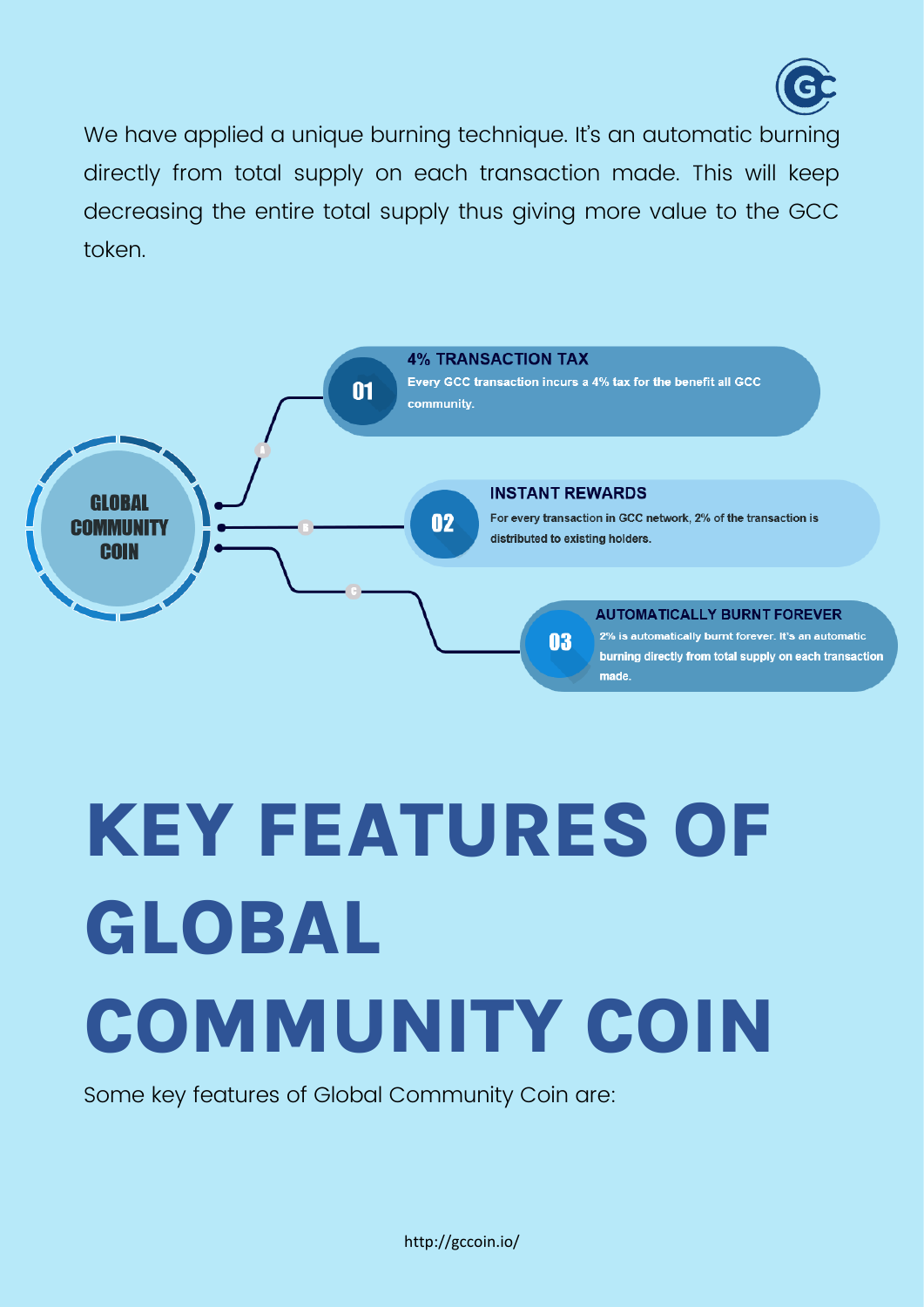

- Secured and safe: Global Community Coin leverages a distributed peer-to-peer consensus network that cryptographically helps in securing every transaction.
- Quick transfer: Instant fund transfer globally is available with the help of fast block execution unlike traditional remittance, unmatched speed, and payment processors.
- Decentralized: Direct transactions among network participants without the presence of a central facilitator are enabled with the help of decentralized technology.
- Easy to use: User-friendly interface intended for seamless Realworld use cases.
- GCC is a community-based cryptocurrency. GCC is the first of its kind to come up with an idea of empowering communities through cryptocurrency and this is the reason why we are giving away the biggest percentage of the coins to our community through the airdrop program.
- We have applied a unique burning technique. It's an automatic burning directly from total supply on each transaction made. This will keep decreasing the entire total supply thus giving more value to the GCC.
- Scalability: Assures scalability for pacing up with the industry's transaction requirements, thereby facilitating mass adoption of cryptocurrency.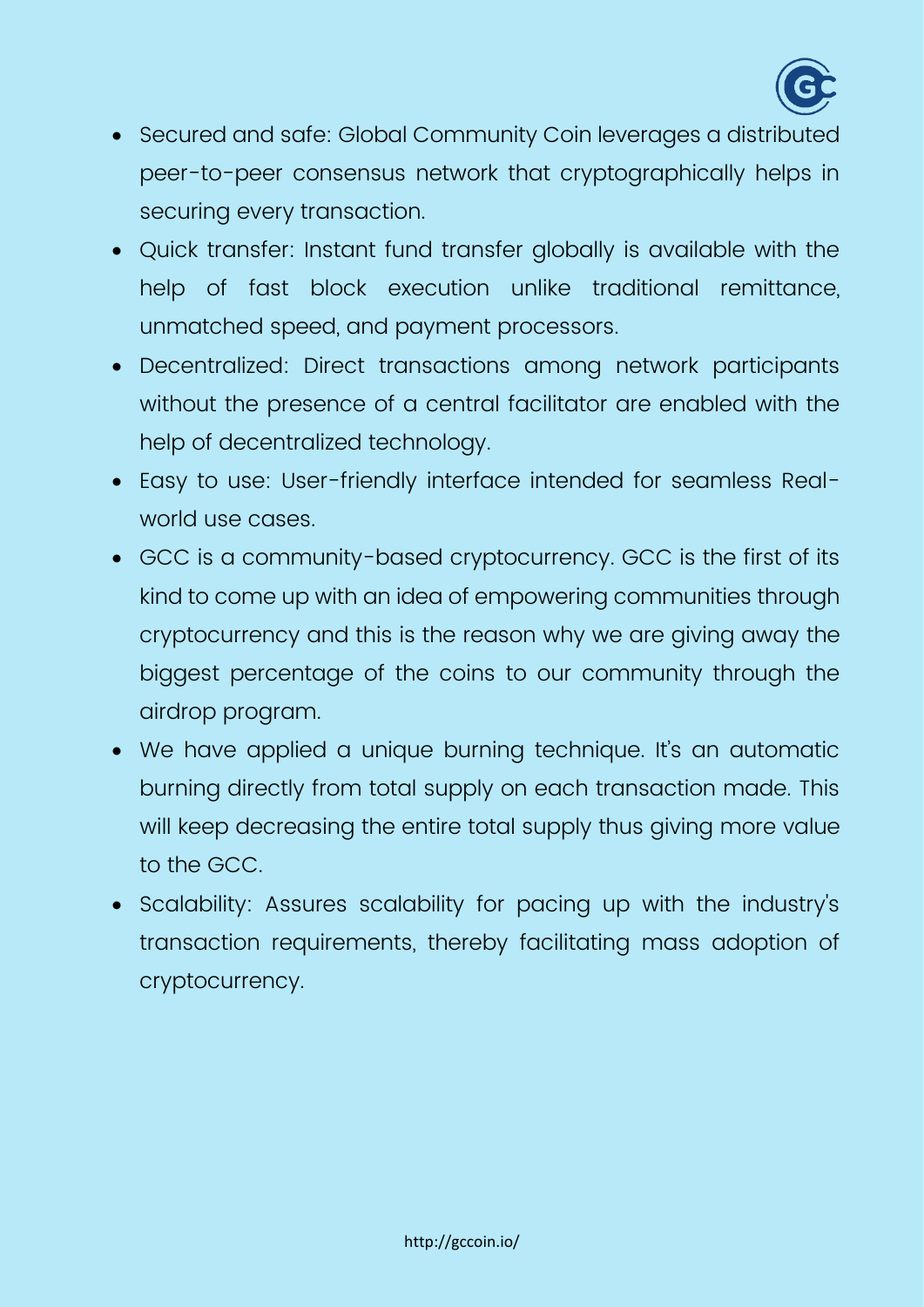

#### **ODECENTRALIZED**

**Global Community Coin is a** decentralized network which ensures **Direct transactions among network** participants.

#### **SCALABILITY**

Assures scalability for pacing up with the industry's transaction requirements, thereby facilitating mass adoption of cryptocurrency.



#### **BLOCKCHAIN TECHNOLOGY**

We Utilize The Blockchain Technology Known For Its Security, Transparency, Low Latency And Ease Of Use In The Cryptosphere.

#### COMMUNITY BASED COIN

GCC is a community-based cryptocurrency. GCC is the first of its kind to come up with an idea of empowering communities through cryptocurrency.

## <span id="page-15-0"></span>**TOKENOMICS**

Every GCC transaction incurs a 4% tax for the benefit all GCC community. Total supply is 5,500,000,000 GCC. 2% of all transactions (buys, sells and transfers) are distributed to all holders. You increase your balance just by holding GCC.

- Presale: 18.19%
- First Airdrop: 18.19%
- 2nd Airdrop: 18.19%
- 3rd Airdrop: 18.19%
- Bounty Program: 9.1%
- Project Development: 9.1%
- Rewards Program: 5.45%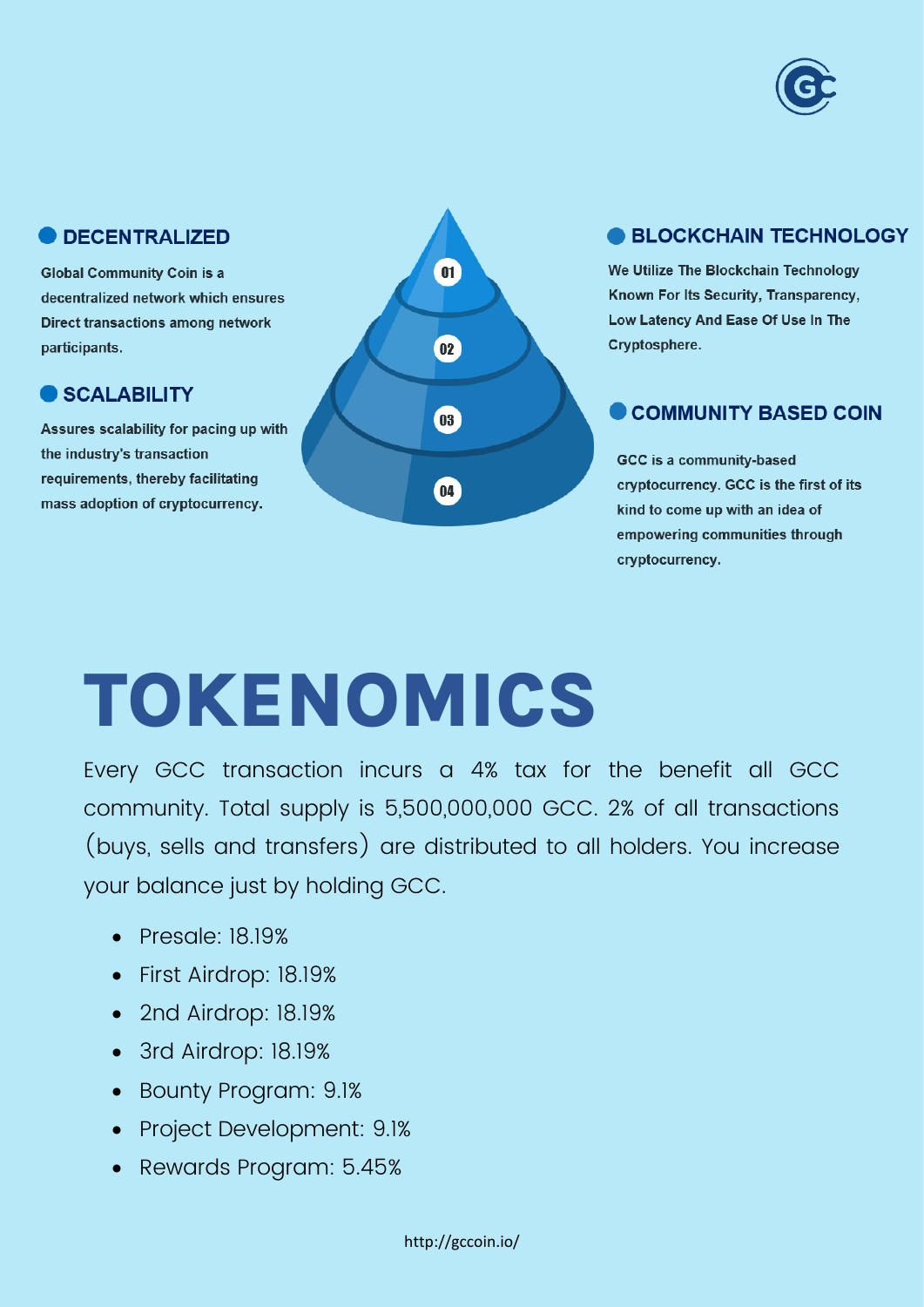

#### • Dev Team: 3.64%

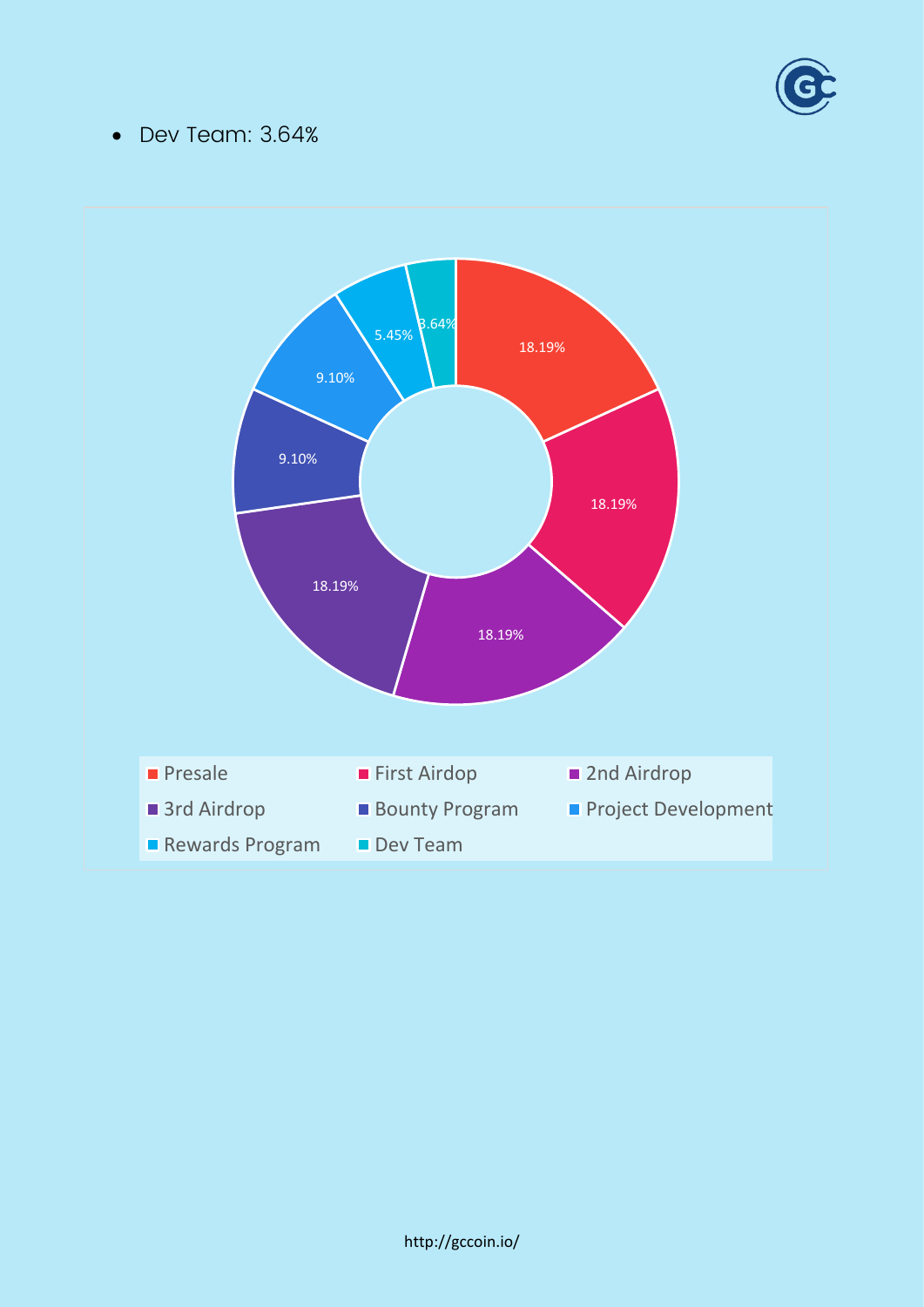

#### <span id="page-17-0"></span>**ROADMAP ROADMAP** Q3 2021 Q1 2021  $02$ **01**  $\checkmark$  Website development  $\checkmark$  GCC Project Idea ← GCC development and deployment on BSC<br>← First version of WhitePaper Development Team set up ← Project Development started Pre-Sale and distribution launched Social media channel creation **First Airdrop** Reward the first 500,000 members joined Q<sub>2</sub> 2022 Q4 2021  $04$  $03$ Distribution of Airdrops to 500,000  $\checkmark$  Coin gecko members  $\checkmark$  Coin market cap listing **Selecting 5-10 committing members**  $\checkmark$  Second Airdrop 1 billion to be the founding team  $\checkmark$  Bringing 5m users to GCC ecosystem **GCC Coin trading goes live LONG TERM**Ō5  $\checkmark$  Bounty Program  $\checkmark$  3<sup>rd</sup> Airdrop to bring 10m users to GCC ecosystem New White paper version  $\checkmark$  Strategic marketing Decentralized messaging App Hybrid blockchain research Multi-currency mobile wallet Node wallet, web wallet and mobile wallet release Migration to MainNet native blockchain deployment GCC swap to native blockchain is completed  $\checkmark$ **GCC own payment gateway**  $\checkmark$ GCC marketplace  $\checkmark$  GCC Mastercard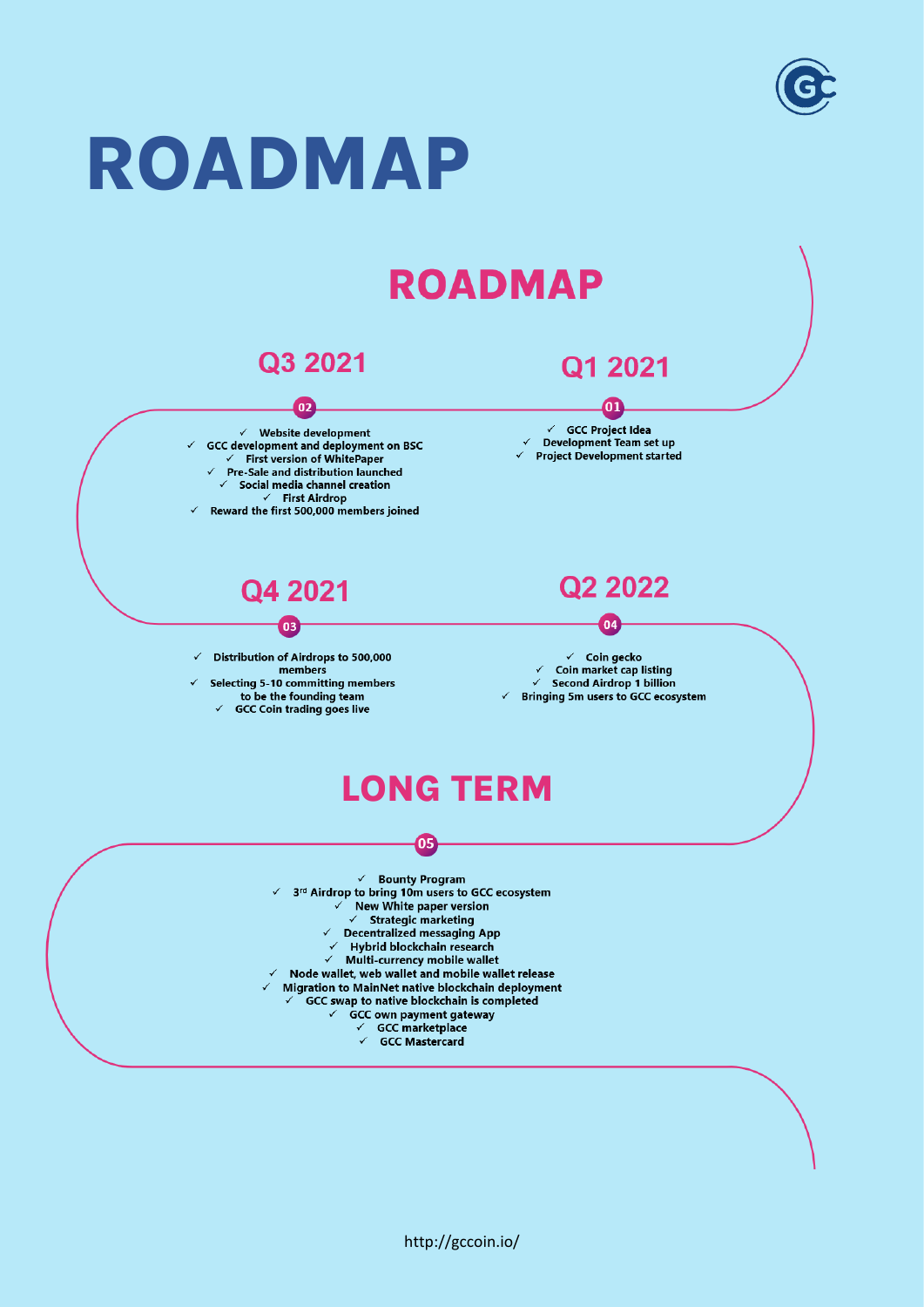

## <span id="page-18-0"></span>**RISKS**

Global Community Coin provides a lot of benefits to the investors, but on the other hand, it is not out of risk. At Global Community Coin, our team believes that we should be transparent and declare the potential risks involved in Global Community Coin.

Like any other crypto coin out there in the market, Global Community Coin is also volatile. We cannot control it. The market value of Global Community Coin solely depends upon the number of people who buy it or sell it. As of now, Global Community Coin cannot be mined or earned any other way than bought., it has to see a lot of improvement in the coming days.

The market value of Global Community Coin may be highly volatile at the start, but we can guarantee that it will become stable over time. We don't want it to be unstable. Besides these risks, if one is an expert in trading crypto or using it, they can time the market, buy the Global Community Coin, hold it, wait till its value becomes high, and sell it.

### <span id="page-18-1"></span>**REGULARITY RISKS**

The blockchain industry is in the initial stage of its regulation. Governments of countries are in the process of studying blockchain technology, and some countries impose restrictions (for example, the United States, China, South Korea). No legal documents are regulating the crypto industry yet - the laws can appear later and can significantly affect the activities of blockchain projects, including our project.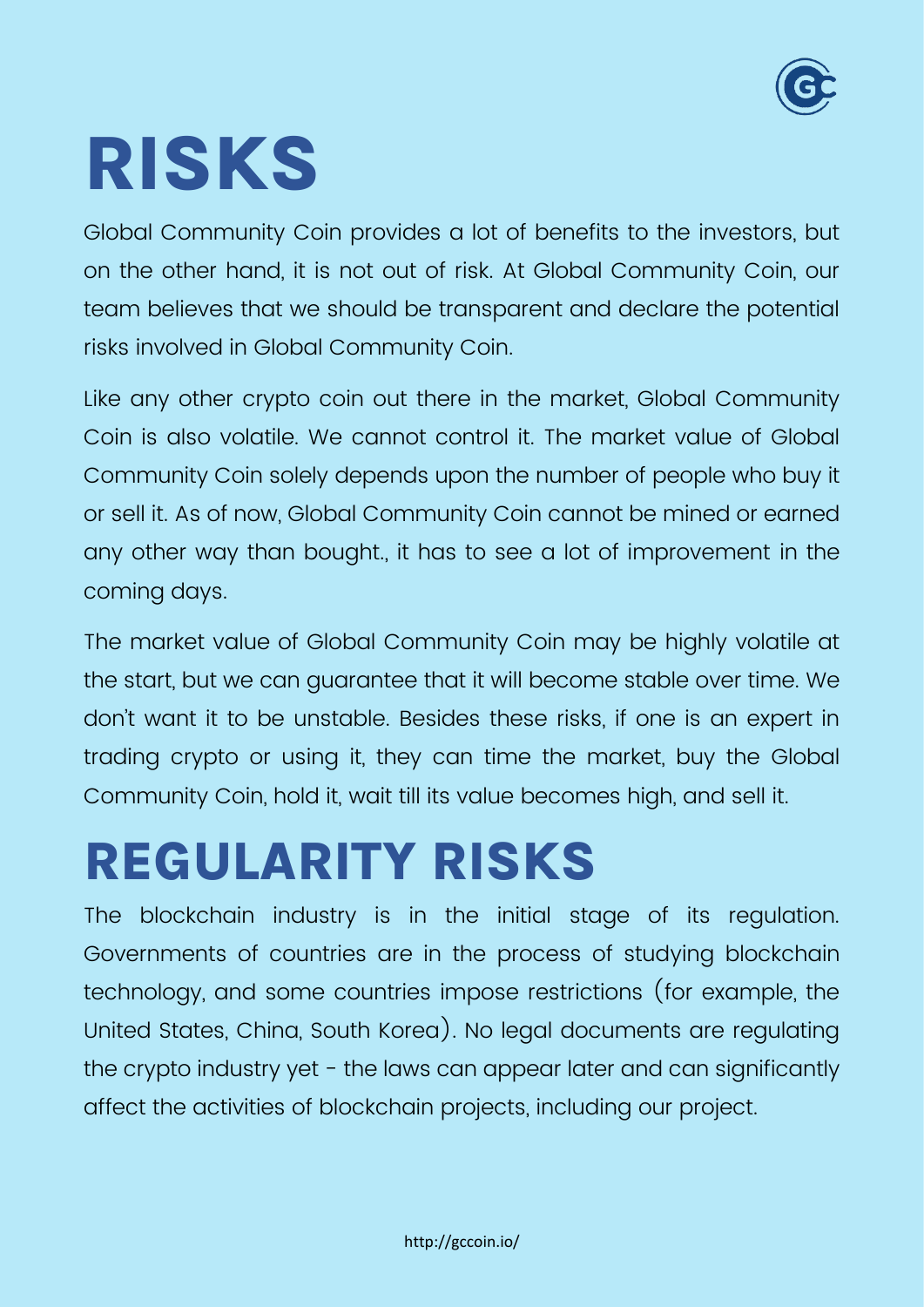

We warn you that such laws can significantly limit and even stop the project activity, we are not responsible for the negative consequences associated with the possible regulation of the industry in the future.

## <span id="page-19-0"></span>**CONCLUSION**

In Global Community Coin, all transaction records are detailed through the blockchain, and the books can be consulted upon authorization to make the entire transaction chain clear, including details of asset operations, which can also be placed on the Global Community Coin to ensure information transparency. All trading matters related to the Global Community Coin can be easily kept in distributed records stored on the blockchain. This ensures transparency and clarity on investment returns, resulting in safer and securer assets.

GCC is a community-based cryptocurrency. GCC is the first of its kind to come up with an idea of empowering communities through cryptocurrency and this is the reason why we are giving away the biggest percentage of the coins to our community through the airdrop program. Dev team will work hand in hand with selected leaders from different parts of the world, basing on their skills to push the project forward.

Global Community Coin objective is to develop decentralized telecommunications and security software applications (DAPP). The easy-to-use interface of Global Community Coin will provide an ecosystem of services. It is issued on Binance smart chain which is decentralized platform on a mission to moon hard. Internet is a global and distributed network which enable million and billions of users to